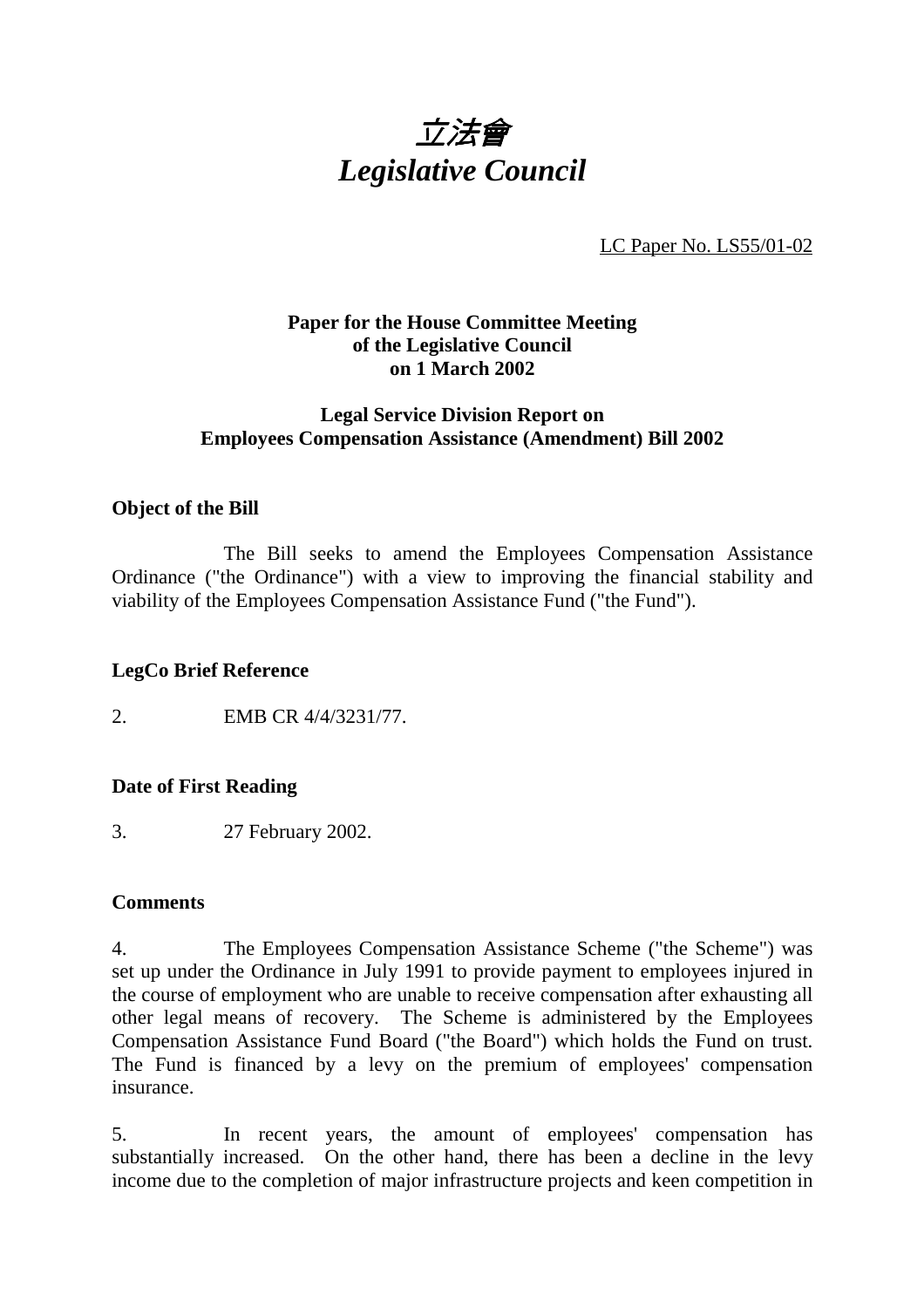the insurance industry. The Fund has incurred an annual operating deficit since 1996-97. The situation was worsened by the provisional liquidation of the HIH Group of insurance companies in April 2001 which was triggered off by the insolvency of their parent company in Australia. As a result, the financial stability of the Fund has suffered. According to the Administration, the Fund will probably be depleted before mid-2002.

6. The Administration has formulated a rescue package for the Scheme which includes the proposed amendments in the Bill. The Bill comprises amendments covering a broad range of issues. It seeks to change the basis of the payment from the Fund from damages to "relief payment" as determined in new section 20B. The definition section seeks to include "cohabitee" as eligible person in relation to the relief payment made under new section 20A. The relief payment does not include interests and legal costs on any employees' compensation and/or damages which the relevant employer is liable to pay. Under new section 20C, a relief payment in excess of a specified amount will be paid by monthly instalments. Where there are 2 or more eligible persons entitled to receive a relief payment in respect of a deceased employee, new section 20F provides for apportionment of such relief payment.

7. The Bill also seeks to give power to the Board to apply to the court in certain circumstances to join as a party to proceedings which may affect the Fund (new section 25A). A person who commences proceedings in respect of a claim for compensation or damages is required to serve a notice of such proceedings on the Board. A person who fails to serve such notice shall not be entitled to any payment under the Ordinance (new section 25B).

8. For employers who have failed to take out an insurance policy as required under the Employees' Compensation Ordinance (Cap. 282), new section 36A imposes a surcharge on them. The surcharge shall be 3 times the levy payable to the Board under the Employees' Compensation Insurance Levies Ordinance (Cap. 411) on the premium paid on the insurance policy obtained to reinstate such insurance.

9. The Bill also seeks to amend the Employees' Compensation Insurance Levies Ordinance (Cap. 411) and the Employees' Compensation Insurance Levy (Rate of Levy) Order (Cap. 411 sub. leg.) to increase the rate of levy on the premium of employees' compensation insurance from 5.3% to 6.3% (from 1 July 2002) and to adjust the distribution of such levy income amongst the Board, the Occupational Safety and Health Council and the Occupational Deafness Compensation Board.

## **Consultation**

10. The Panel on Manpower, the Board, the Labour Advisory Board and the Occupational Deafness Compensation Board have been consulted on the financial arrangements of the rescue package. For details of the consultation, Members may